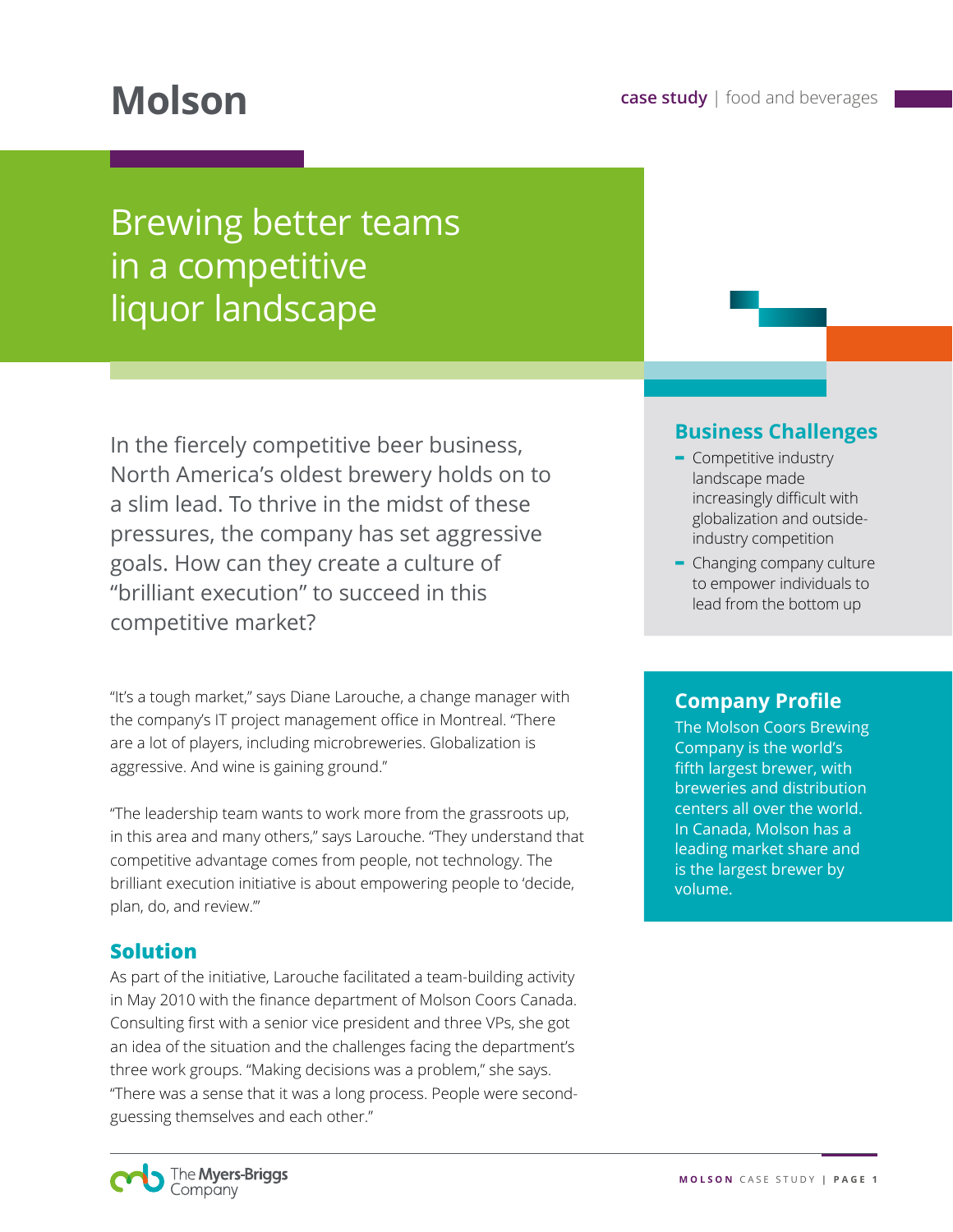## **Molson**

With that in mind, she reflected on what the team needed to achieve brilliant execution: "How can people contribute? How can they work to the best of their ability? How can they leverage their differences to move forward more positively?"

She then conducted team-building workshops with more than 90 employees, from VPs to administrative assistants, using the Myers-Briggs Type Indicator ® (MBTI®) Step II™ assessment. "I wanted to help them work well together and relate well with each other," she says. "I picked the MBTI tool because it enables people to understand their own styles, how they lead their day-to-day activities, and how that affects the group. It brings out the soft-skills side that you need along with the mechanical process side if you want a group to be very good at delivering exceptional results."

She also chose the MBTI Step II assessment for its reliability—"It's a credible tool, it has validity and it's been well studied," she explains and for the more refined picture it offers of each type. "The amount of information in the reports was perfect," she says. "It was concise and easy for each person to understand, and for synthesizing to get the bigger picture of how the groups were functioning."

#### **Solution**

- **-** Use MBTI tool for team building with more than 90 employees at all levels
- **-** Use MBTI Step II to improve group functioning with a more refined understanding of personality type

It's a credible tool, it has validity and it's been well studied...The amount of information in the reports was perfect. It was concise and easy for each person to understand, and for synthesizing to get the bigger picture of how the groups were functioning

**Diane Larouche,**  Change Manager, Molson Coors Brewing Company

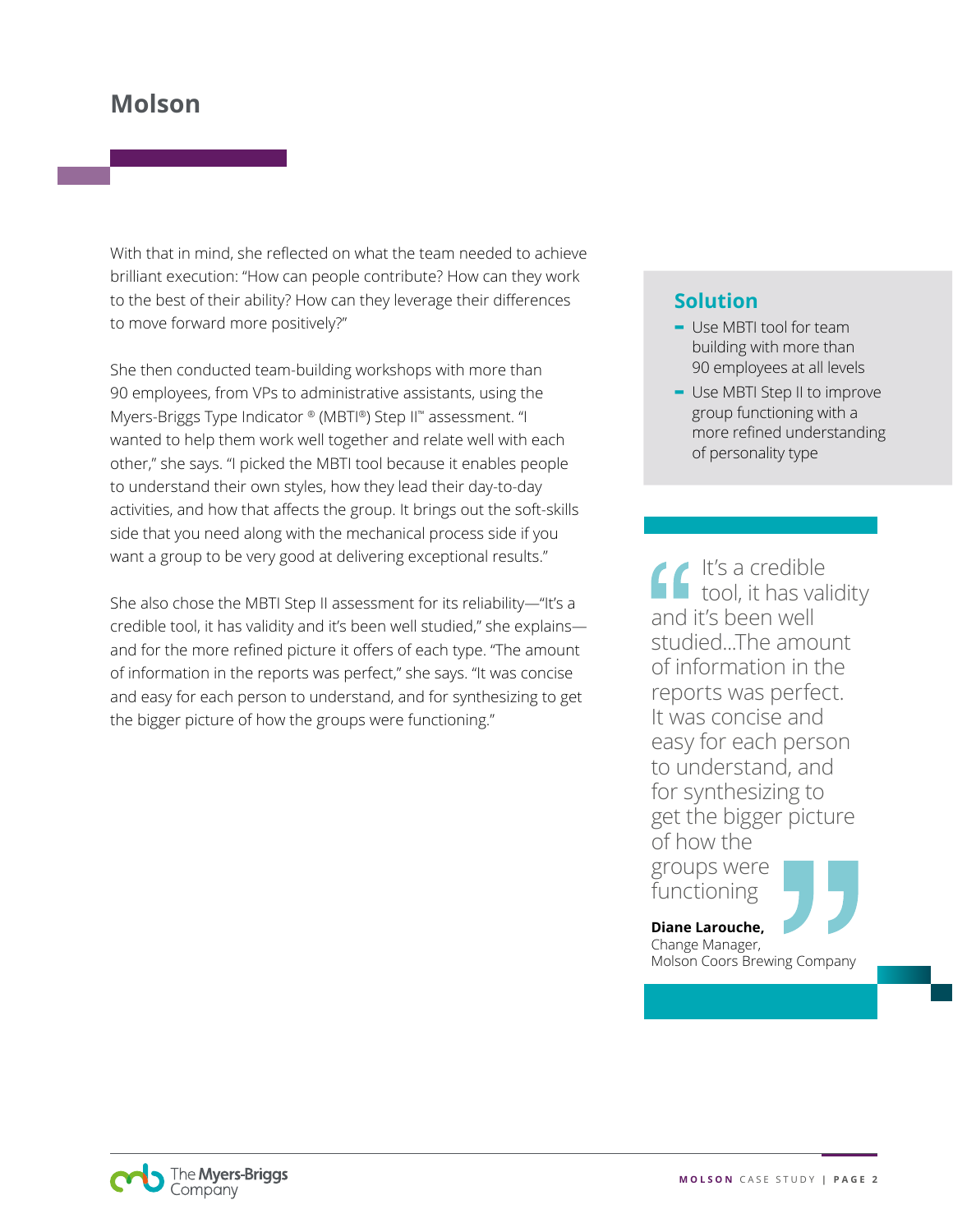# **Molson**

#### **Results**

Larouche says the feedback she received from the team was excellent: "There were a lot of thinkers, people who objected when it was decision time," she says. "This experience showed them the limitations of majority groupthink. They could see how they were not benefiting from others, how their patterns and misperceptions were causing them to ignore or judge some people without considering them. With awareness of self and awareness of others, the whole team will be more able to realize the benefit of diversity and become more efficient and effective."

#### **Results**

- **-** Recognized those with a Thinking preference in the group and those who objected when it was time to make a decision
- **-** Brought to light limitations of majority groupthink
- **-** Team realized benefit of diversity and became more efficient and effective